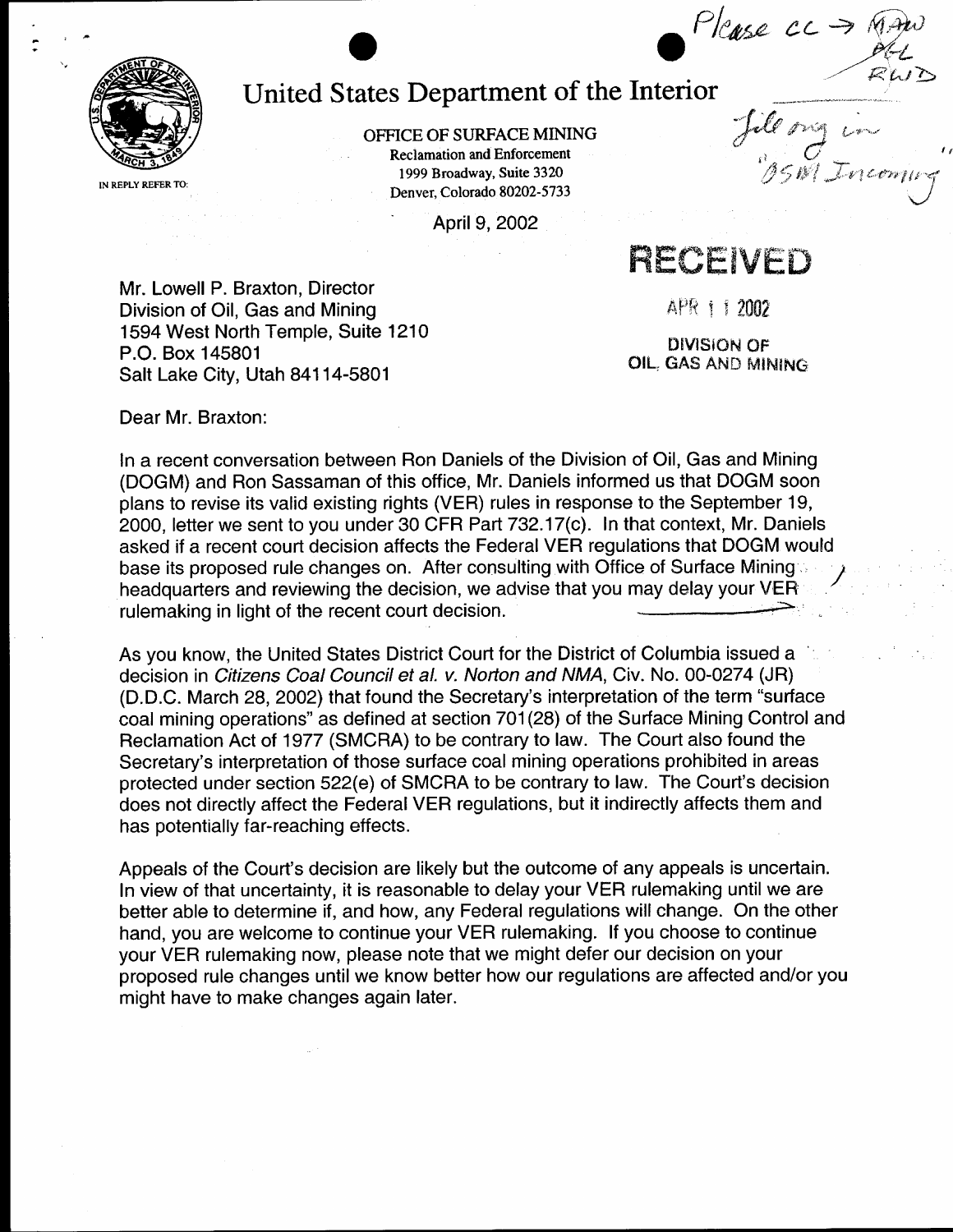Please contact Ron Sassaman or me at (303) 844-1400, extension 1521 or 1424, respectively, if you have any questions.

 $\frac{1}{2}$ 

Sincerely,

 $cl_{aux}$  CT  $H$ Vanne K Autor

James F. Fulton, Chief Denver Field Division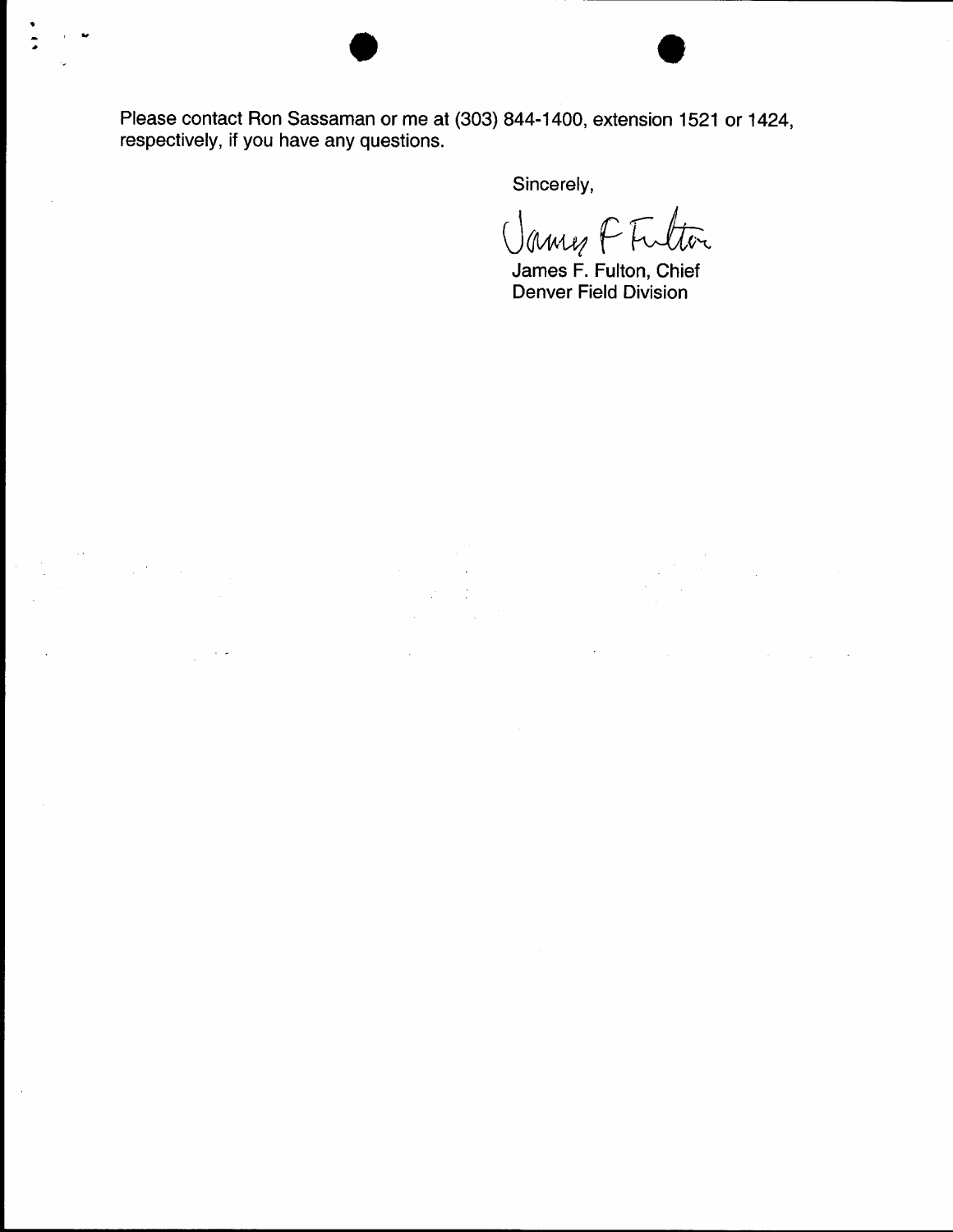ÒŁ. United States Department of the Interior CC: Pam



**UTAH FIELD OFFICE** 2369 WEST ORTON CIRCLE, SUITE 50 WEST VALLEY CITY, UTAH 84119

In Reply Refer To FWS/R6 **ES/UT** 

May 2, 2002

Pamela Grubaugh-Littig Department of Natural Resources Utah Division of Oil, Gas and Mining Box 145801 Salt Lake City, Utah 84114-5801

## Public Outreach for the Evaluation of the Utah Coal Regulatory Program (Division of  $RE:$ Oil, Gas and Mining & Federal Office of Surface Mining), Outgoing File

Dear Ms. Grubaugh-Littig:

This responds to your letter of February 6, 2002 regarding the subject matter. Your efforts to determine the effectiveness of your agency in minimizing mining impacts and in ensuring successful mine reclamation are appreciated. We especially commend the inclusion of the following topics for this year's review:

- Vegetation succession of reclaimed lands,
- Construction of electrical lines to prevent electrocution of raptors, and
- Offsite impacts caused by exploration operations and success in reclaiming exploration sites.

Remedying lethal power line designs involves modifying problem structures or using new construction designs with proper spacing of design elements. Important design components for raptor protection include providing adequate separation between conductors and/or grounded hardware, or insulating hardware or conductors against simultaneous contact if such separation is not possible. Perch guards may also be used to prevent larger raptors from landing on the power poles. Specific guidelines are provided in Avian Power Line Interaction Committee. 2000. Suggested practices for raptor protection on power lines. Edison Electric Institute/Raptor Research Foundation. Washington, D.C. Ordering information is available at www.eei.org/products/environmental. We also recommend you investigate the resources and protocols developed for the Raptor Electrocution Reduction Program of HawkWatch International (HWI) and Pacificorp.



MAY 0 6 2002

**DIVISION OF** OIL, GAS AND MINING